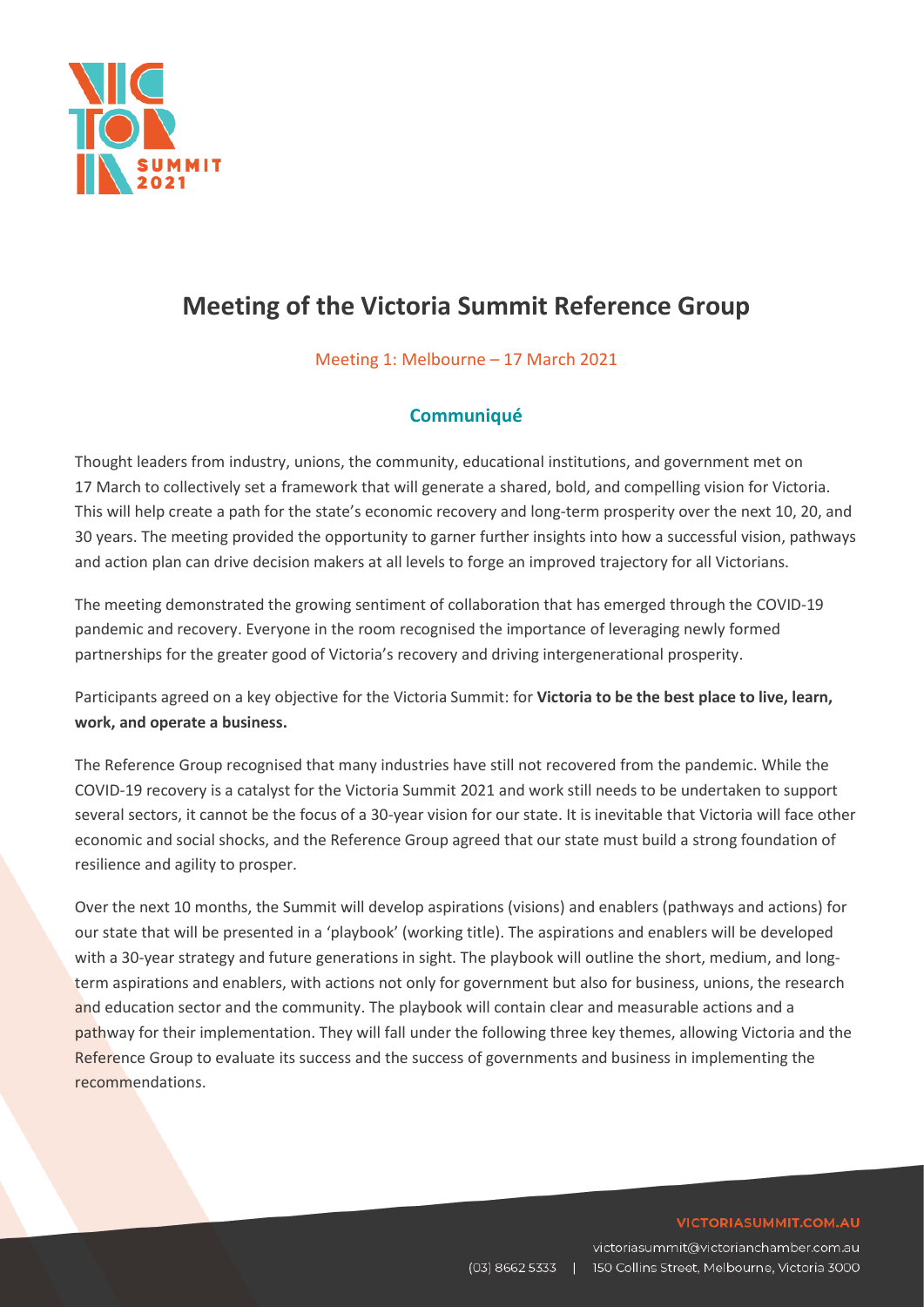

# **Working Group themes**

It was agreed that the following themes will be the focus of the Working Groups. Each Working Group will develop aspirations (visions) and enablers (pathways and actions) under each theme over the course of 2021.

### Business and the economy

This theme recognises Victoria has strong foundations in traditional industries and has begun to diversify and expand into growth industries. Significant research has already been undertaken to identify what Victoria's strengths are (though there is still need for the Working Group to review and agree to these). The challenge is then to scale these opportunities and cement Victoria's point of difference with a strong focus on emerging trends. This theme and associated Working Group will explore:

- What are the types of business we want to attract to Victoria (both CBD and regional), recognising existing strengths and sovereign capacity?
- How do we make an economy that is far more responsive and resilient to economic shocks?
- What is the right environment for investment, innovation, and commercialisation in Victoria?
- What makes Victoria distinct from other states?
- How can we maximise 'good economic growth' that reduces inequality and results in higher wages?
- What is the best tax system to facilitate good growth and attract investment?
- What is the impact of climate change for business and how can we leverage advantages in addressing it?

### Future of work

This theme will explore the capability and productivity drivers of the future workforce, and how key demographics play an important role in the future prosperity of the state. The theme will examine all elements of the employment relationship (job seekers, employers, employees, and training providers) and how they can drive productivity, foster entrepreneurship and innovation while also focusing on individual wellbeing and high quality of living. This theme and associated Working Group will explore:

- What will future work environments look like and what enablers are needed to maximise participation?
- As emerging industries arise, what capabilities will be needed?
- How can Victoria retain a skilled workforce while competing in an international environment?
- How can underemployment and long-term unemployment be addressed through structural changes?
- How can Victoria's education system be more responsive and flexible to provide career starters, progressors and changers with the skills and capabilities for the future?
- What role can migration play versus re-skilling the existing workforce?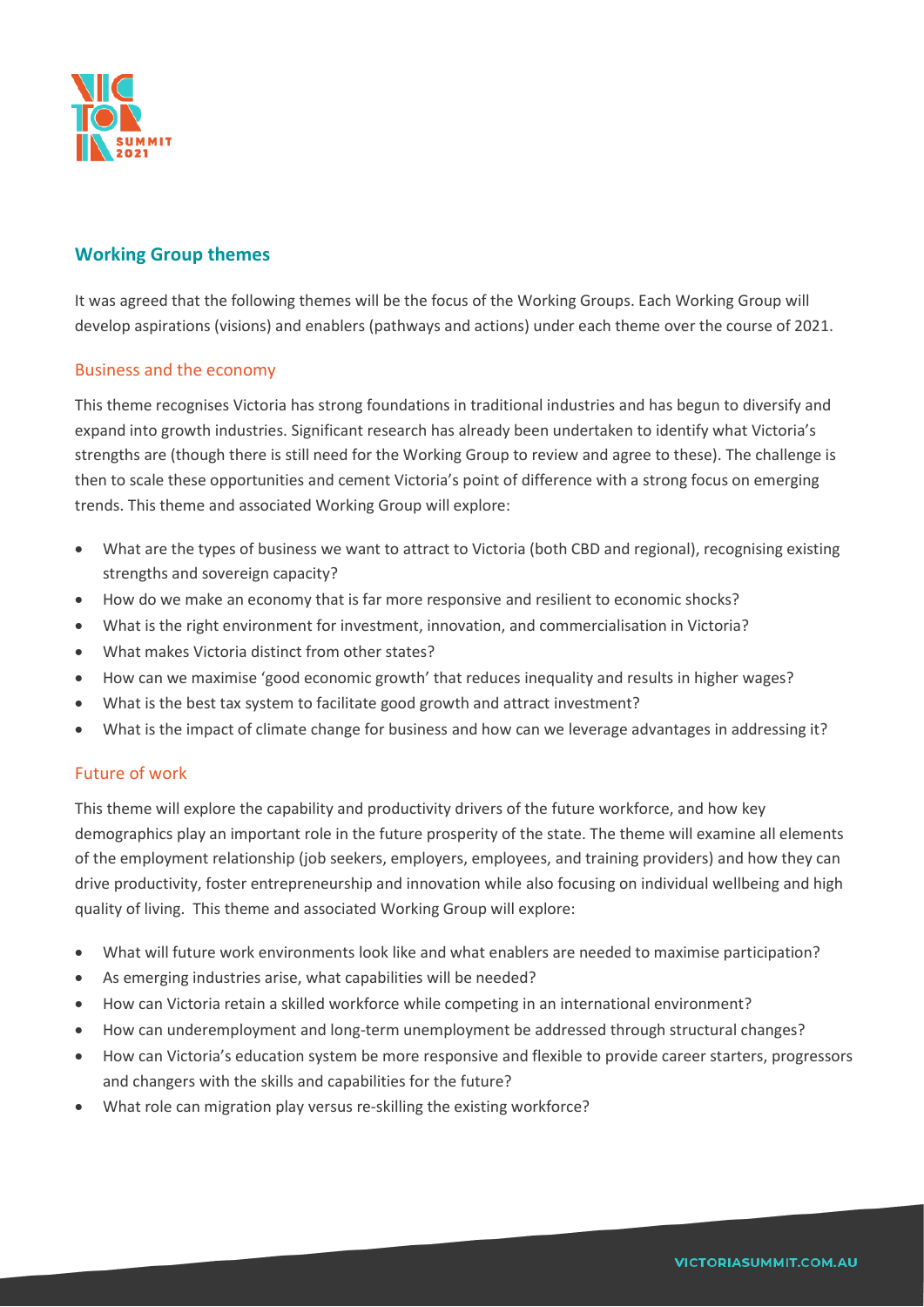

## Community and wellbeing (working title)

This theme will explore how social and ecological outcomes are intrinsically linked to Victoria's economic success and making Victoria the best place to live, work, learn and operate a business. This theme will leverage the significant research undertaken on measurable wellbeing indicators; for example, by the OECD, the United Nation's Sustainable Development Goals, and the Icelandic Government's Indicators for Wellbeing, to guide activity and explore how they can be applied to Victoria. This theme and associated Working Group will explore:

- How do we protect Victoria's environment by balancing economic growth and job creation (e.g. exploring the circular economy, protecting air quality and climate, and renewable energy)?
- How can we reduce inequality in our community (in terms of access to affordable housing, essential services, educational attainment, and employment)?
- Does there need to be a targeted approach to reducing preventable conditions and diseases, recognising the significant budget impact this is having on governments? Will the Mental Health Royal Commission provide an effective blueprint for addressing the mental health element of this?
- How do we best support social connectivity?

#### Cross-cutting themes

The Reference Group also discussed that for Victoria to be the best place to live, learn, work, and operate a business, it is crucial to emphasise the inter-connectivity of business and the economy, the future of work, and community and wellbeing, and to highlight the connection of all three in the playbook.

*Immediate recovery:* The economic pain many businesses have experienced during COVID-19 cannot be underestimated and this must be acknowledged as we create a path for the state's economic recovery and longterm prosperity over the next 10, 20, and 30 years.

Sitting above the three Working Group themes, the following guiding principles were agreed to. As aspirations (visions), enablers (pathways and actions) are developed, each of the principles should be addressed and balanced.

- *Prosperity*: a thriving economy with a rich and diverse community will be essential for future generations.
- *Equality, inclusiveness, and diversity*: no individual or business will be left behind. A concerted effort must be made in recognising the needs of young, female, disadvantaged, and Indigenous Victorians and addressing them.
- *Agility and resilience*: while the economy needs certainty, we cannot predict the future. To prosper, it is necessary that we set our state up to be responsive and agile.